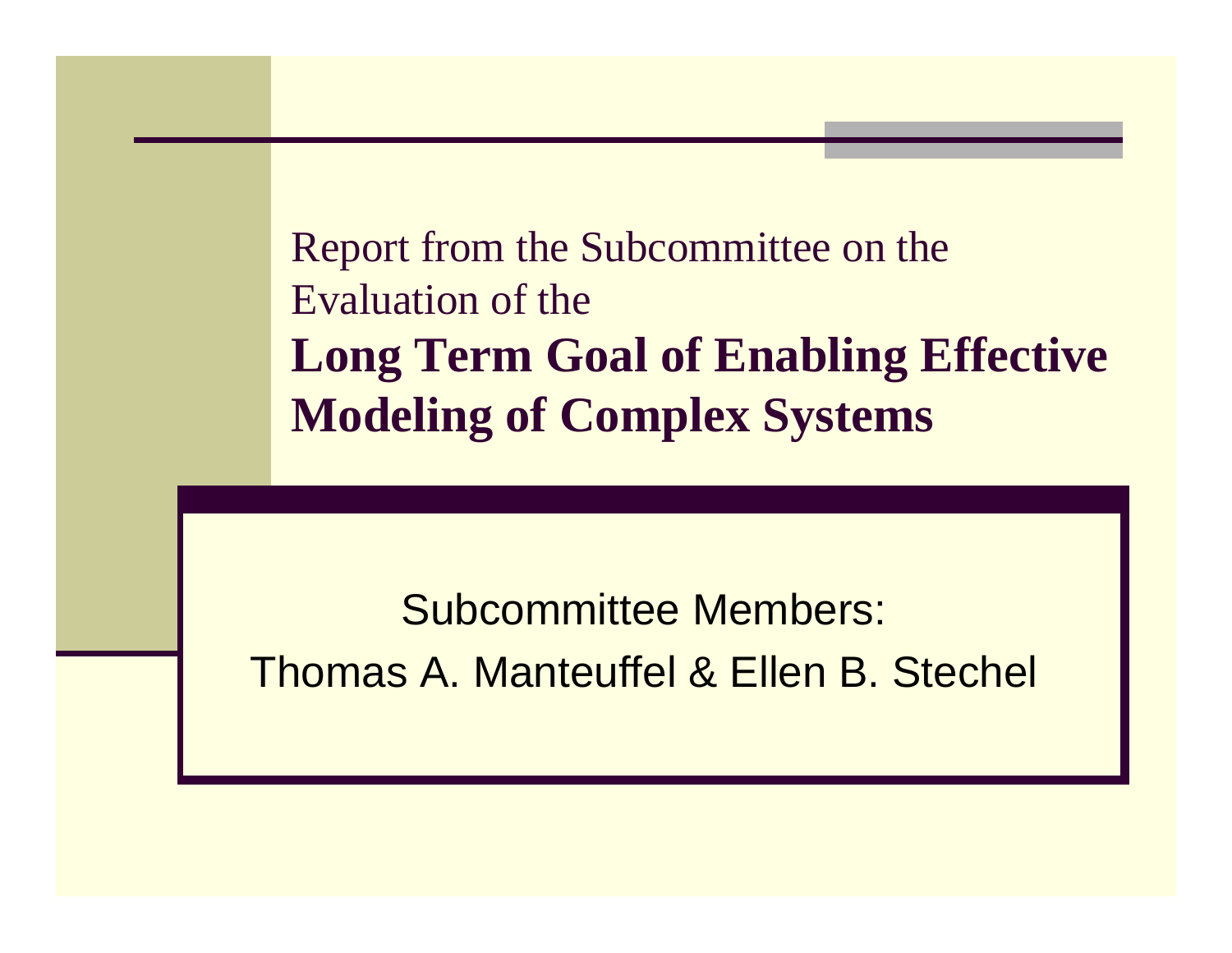### The Charge:

**The subcommittee was asked to evaluate** progress toward the long term goal:

> *"By 2015, demonstrate progress toward developing mathematics, algorithms, and software that enable effective scientifically critical models of complex systems, including highly nonlinear or uncertain phenomena, or processes that interact on vastly different scales or contain both discrete and continuous elements."*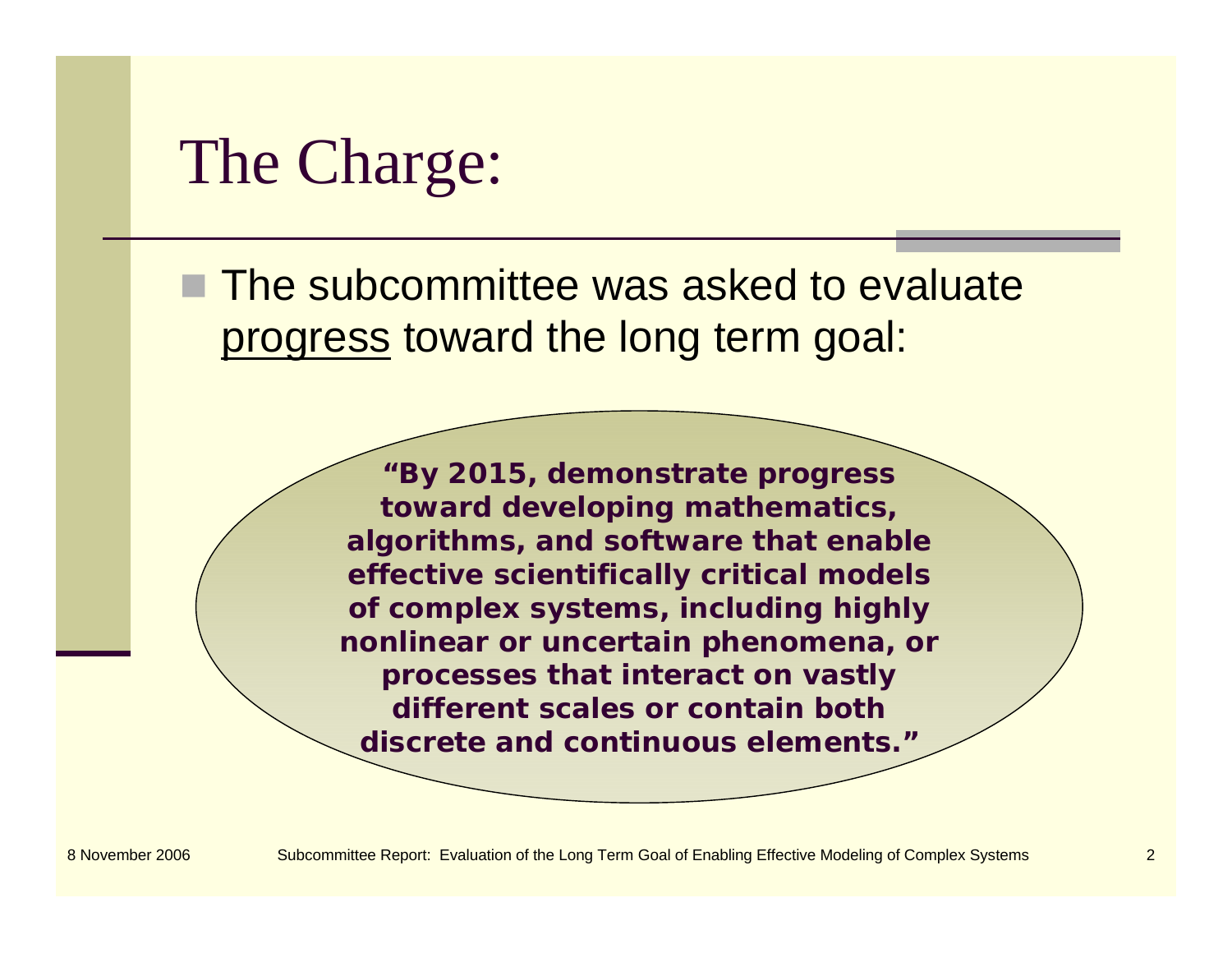### Evaluation:

■ The subcommittee finds that:

*"The Office of Advanced Scientific Computing Research (OASCR) has made an excellent start toward achieving the goal of enabling effective modeling of complex systems, in particular those systems with processes that interact on vastly different scales."*

Ref: Subcommittee Report

8 November 2006 Subcommittee Report: Evaluation of the Long Term Goal of Enabling Effective Modeling of Complex Systems 3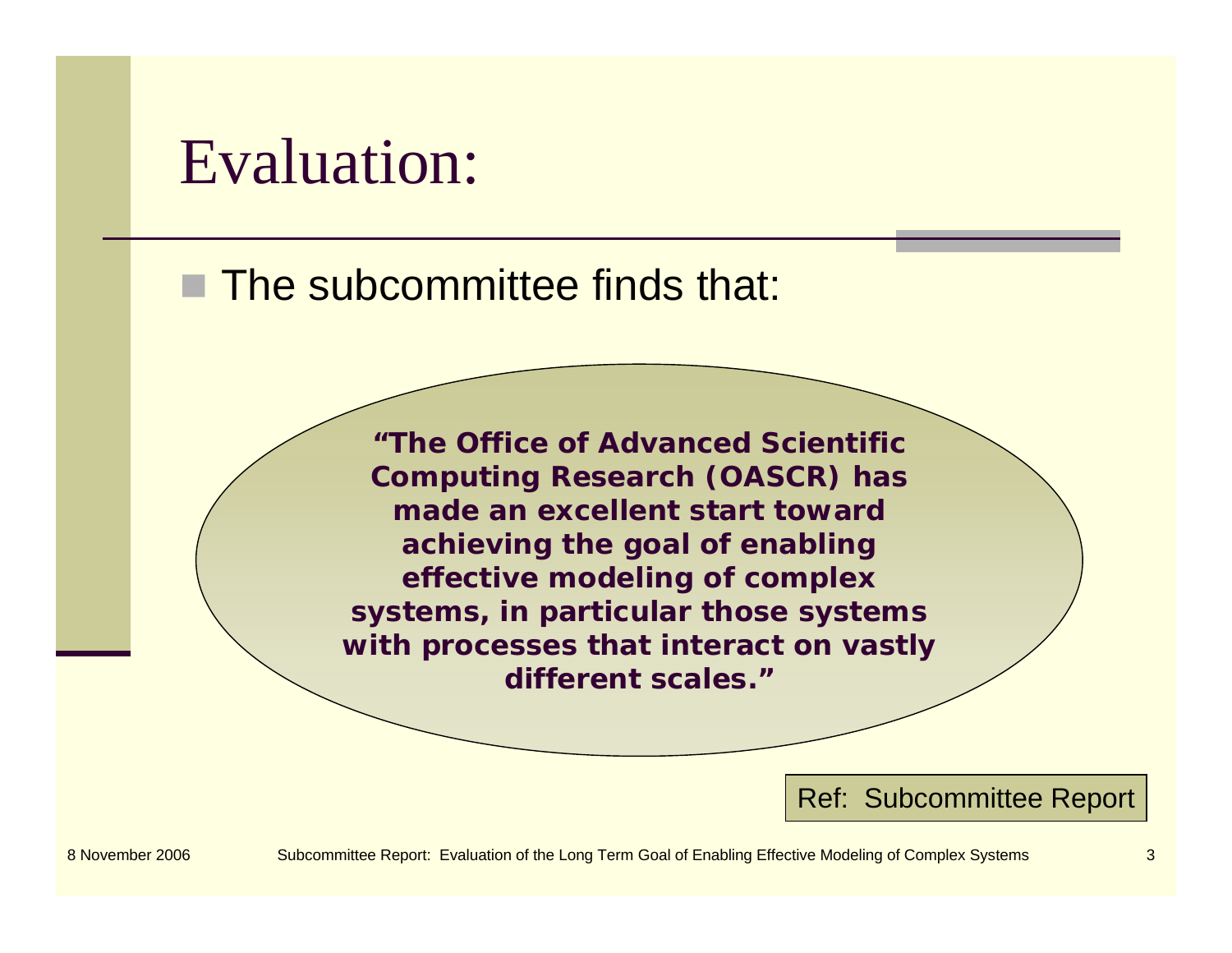## Background on OASCR Efforts

- OASCR has initiated two key efforts to address the long term goal of enabling effective modeling of complex systems
	- **First effort focused on advancing multi-scale** mathematics to address processes that interact on vastly different scales
		- Widespread agreement that multi-scale mathematics is a research area ripe for the greatest payoffs
	- Second effort just getting underway will begin to address the broader set of mathematical challenges in the field of Complex Systems
		- Workshop scheduled for Dec 7-8, 2006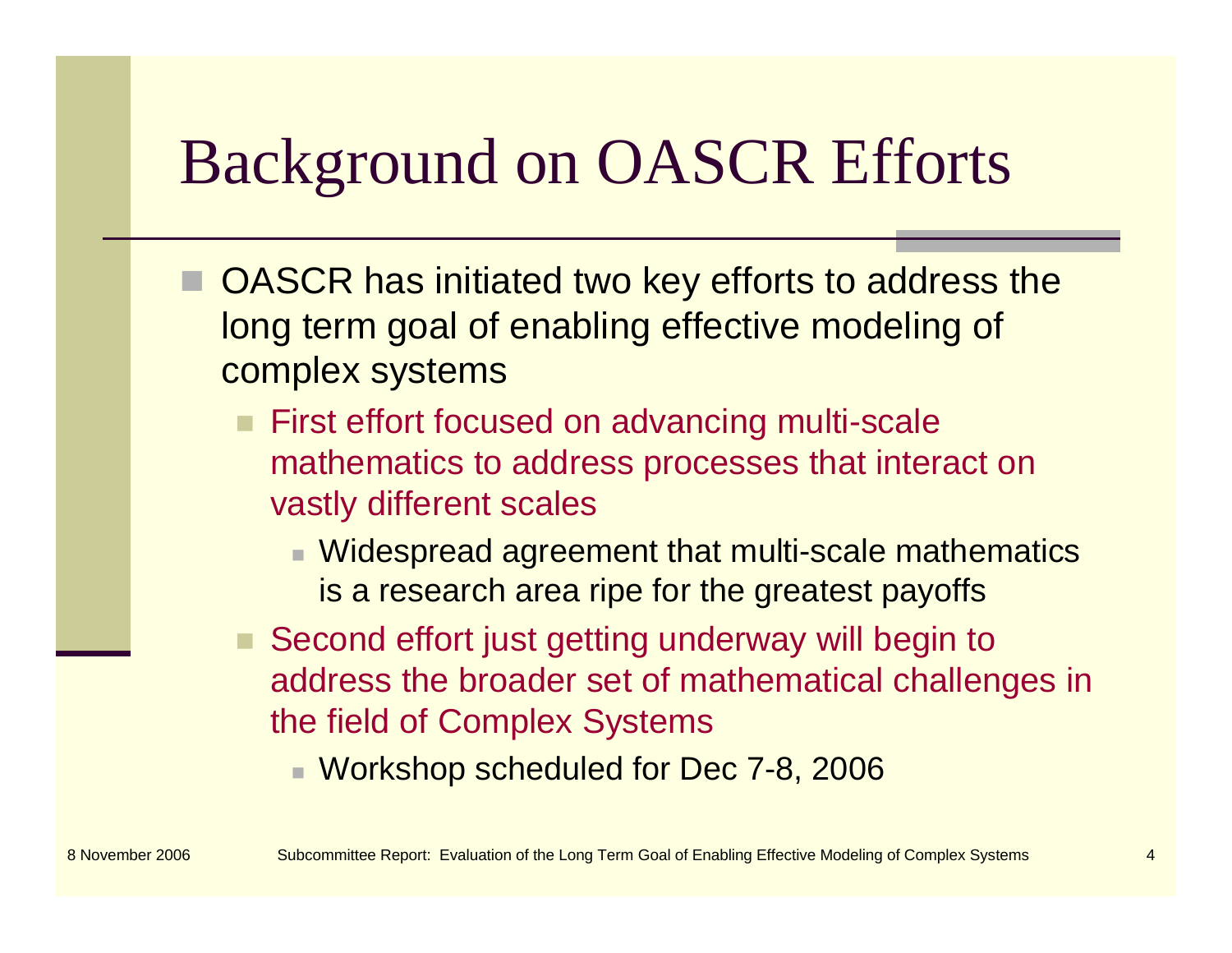## Finding on the Planned Workshop for December 2006

- "Mathematical Research Challenges in Optimization of Complex Systems"
- **Shows enormous promise** 
	- Based on:
		- **Credentials and dedication of the organizers**
		- $\blacksquare$  Invitation list
- Addresses the broader set of issues beyond multi-scale mathematics
	- Necessary to fully address the long term goal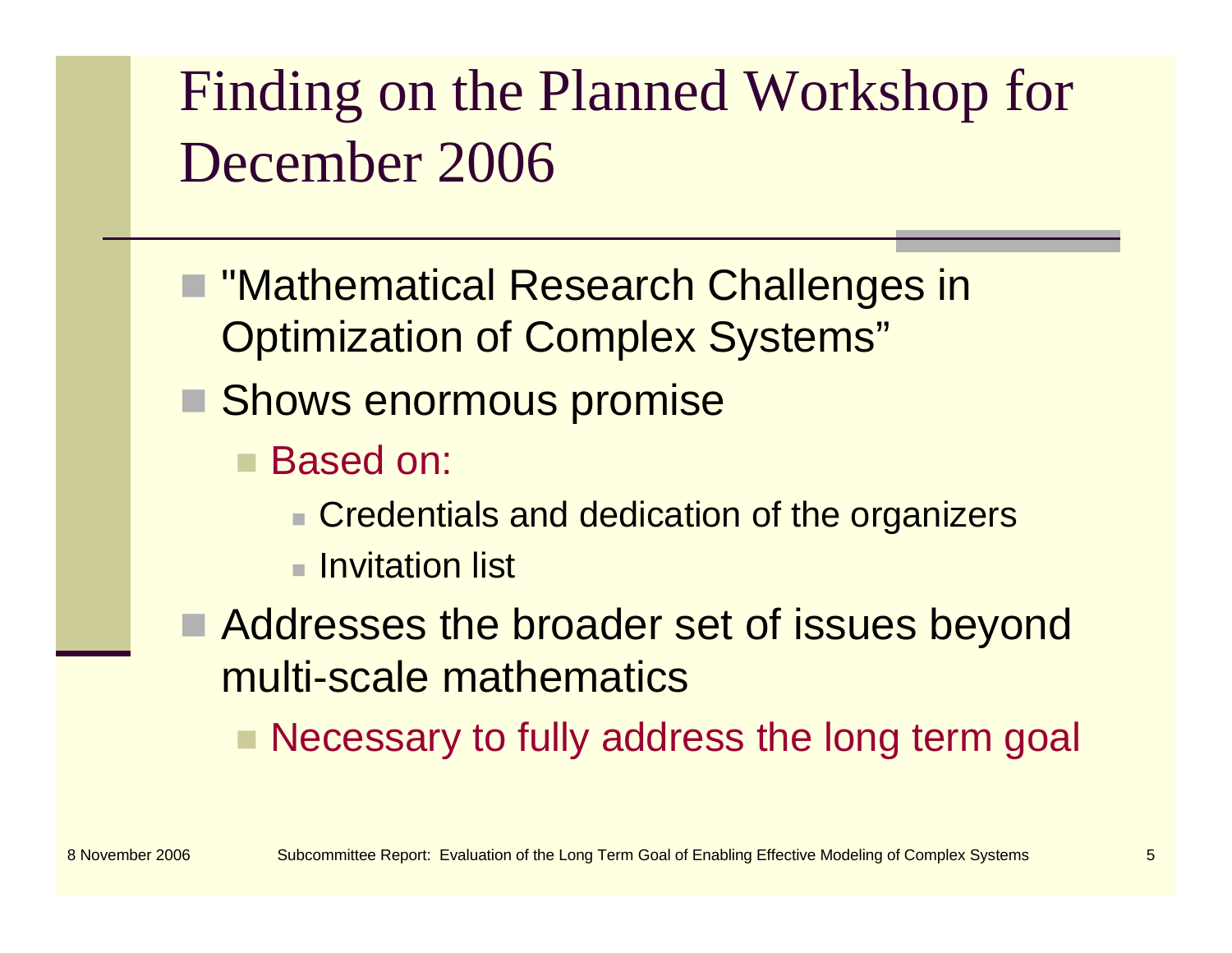# Multi-scale Mathematics Research and Education Program: Workshops

- Initiated in 2004 with a series of three workshops and reports
	- May, July, and Sept 2004
	- Broad representation from the mathematics and computational science community
	- Defined the opportunity and a path forward
		- Strategic Plan for addressing the mathematical challenge of multi-scale phenomena
	- Increased awareness of the program and research challenges
	- http://www.sc.doe.gov/ascr/mics/ams/index.html

#### Important conclusion

- Multi-scale challenge will not be advanced solely by increasing capability computing
- Will necessarily require the development of
	- new mathematics
	- $\blacksquare$  new algorithms
	- Collaborations amongst domain scientists with mathematicians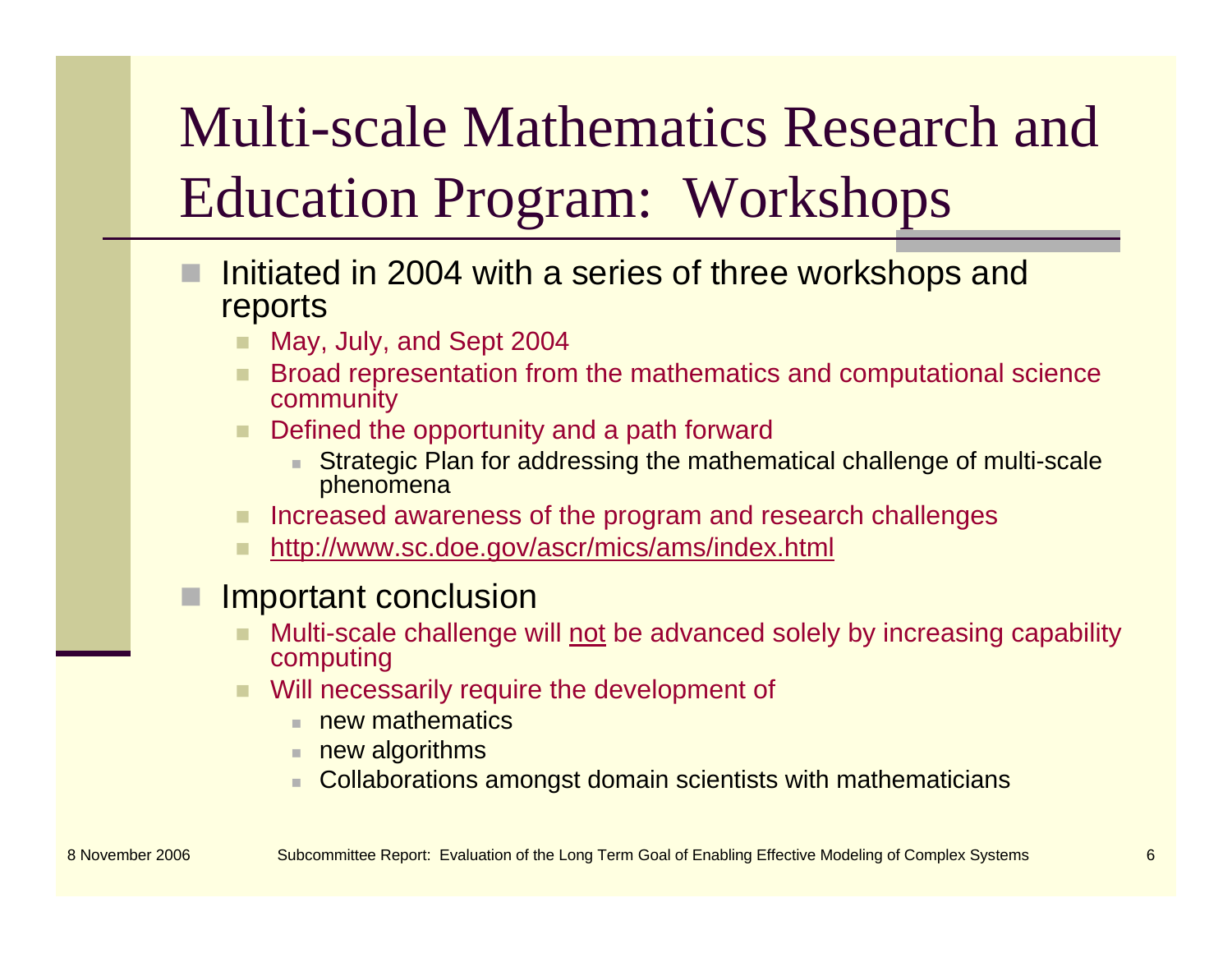### Multi-scale Mathematics Research and Education Program: Request for Proposals

#### Posting to Awards ~7 months

- Posted 7-January-2005
- Closed 28-March-2005 (< 3 months)
- Awards announced 4-August-2005

#### **13 funded from 170 proposals received (<8%)**

- $\mathbf{r}$  25 institutions
	- 17 Universities, 8 DOE Laboratories
- Some single PI, some large teams from multiple organizations
- **S20.6M over three years** 
	- Minimum \$650K to a Maximum \$2.6M per proposal, \$1.6M Average
- Covers a good cross-section of important problems, including
	- Biological systems
	- Plasma physics
	- Nano-scale materials
	- Climate systems
- Making good progress